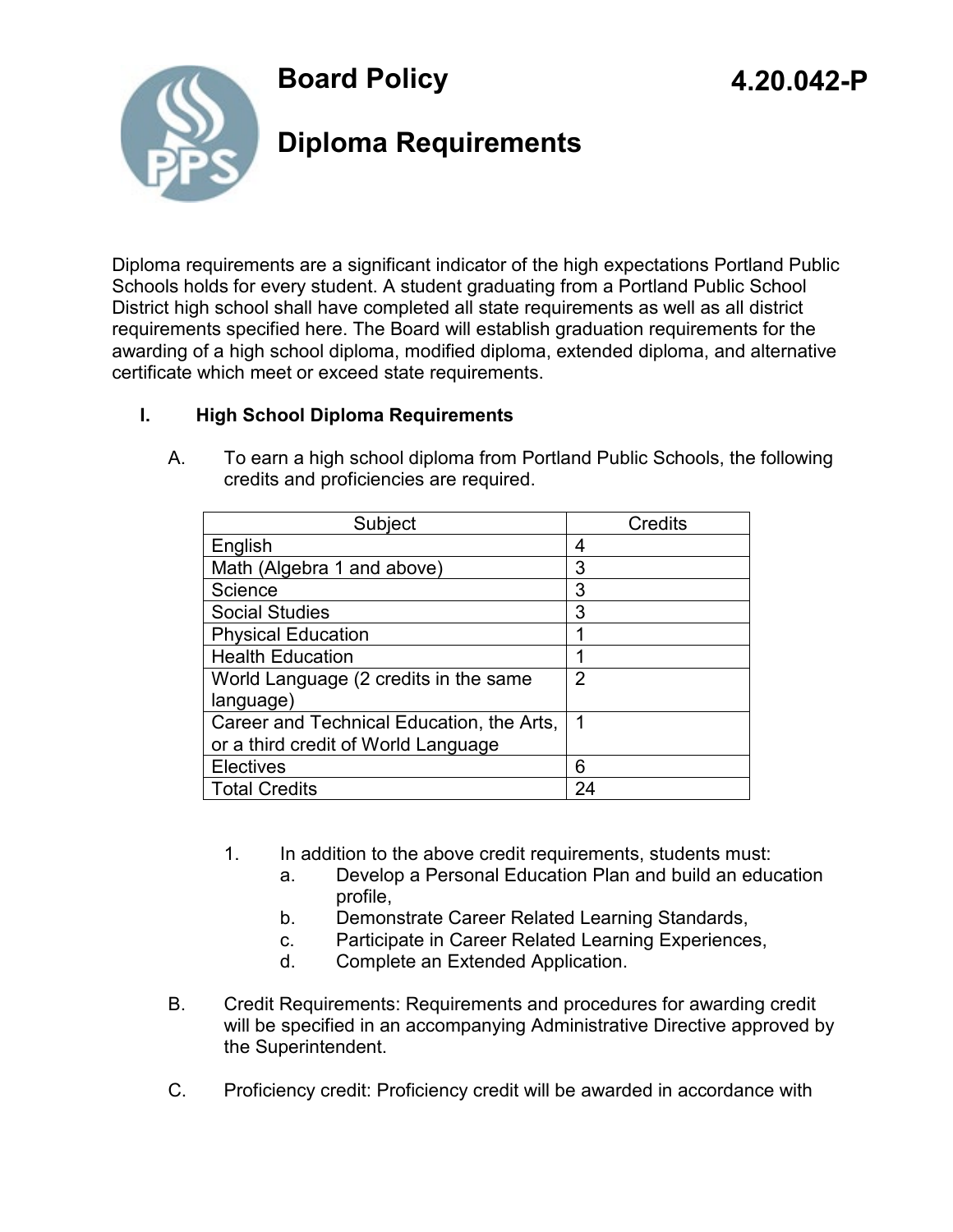



# **Diploma Requirements**

State law and district guidelines.

- D. If the District requires diploma requirements beyond the state requirements, the District shall grant a waiver for those requirements to any student who, at any time from grade 9 to 12, was:
	- 1. A foster child;
	- 2. Homeless;
	- 3. A runaway;
	- 4. A child in a military family covered by the Interstate Compact on Educational Opportunity for Military Children;
	- 5. A child of a migrant worker; or
	- 6. Enrolled in the Youth Corrections Education Program or the Juvenile Detention Education Program.

For any student identified above, the District shall accept any credits earned by the student in another district or public charter school, applying those credits toward the state requirements for a diploma if the credits satisfied those requirements in that other district or public charter school.

- E. Essential Skills:
	- 1. The District will allow English Language Learner (ELL) students to demonstrate proficiency in all required Essential Skills in the student's language of origin.
	- 2. The District will develop procedures to provide Essential Skills sample options in the ELL student's language of origin and will develop procedures to ensure that locally scored assessment options administered in an ELL student's language of origin are scored by a qualified rater.
	- 3. Students may appeal the denial of a diploma based on the Essential Skills graduation requirement through the Formal Public Complaint process found in 4.50.032-P. The District will retain student work samples and student performance data to ensure that sufficient evidence is available in the event of an appeal.

### **II. Modified Diploma Requirements**

A. A modified diploma will be awarded to students who have demonstrated the inability to meet the full set of academic standards established by the State Board of Education and the Portland Public Schools' Board of Education for a diploma while receiving reasonable modifications and accommodations.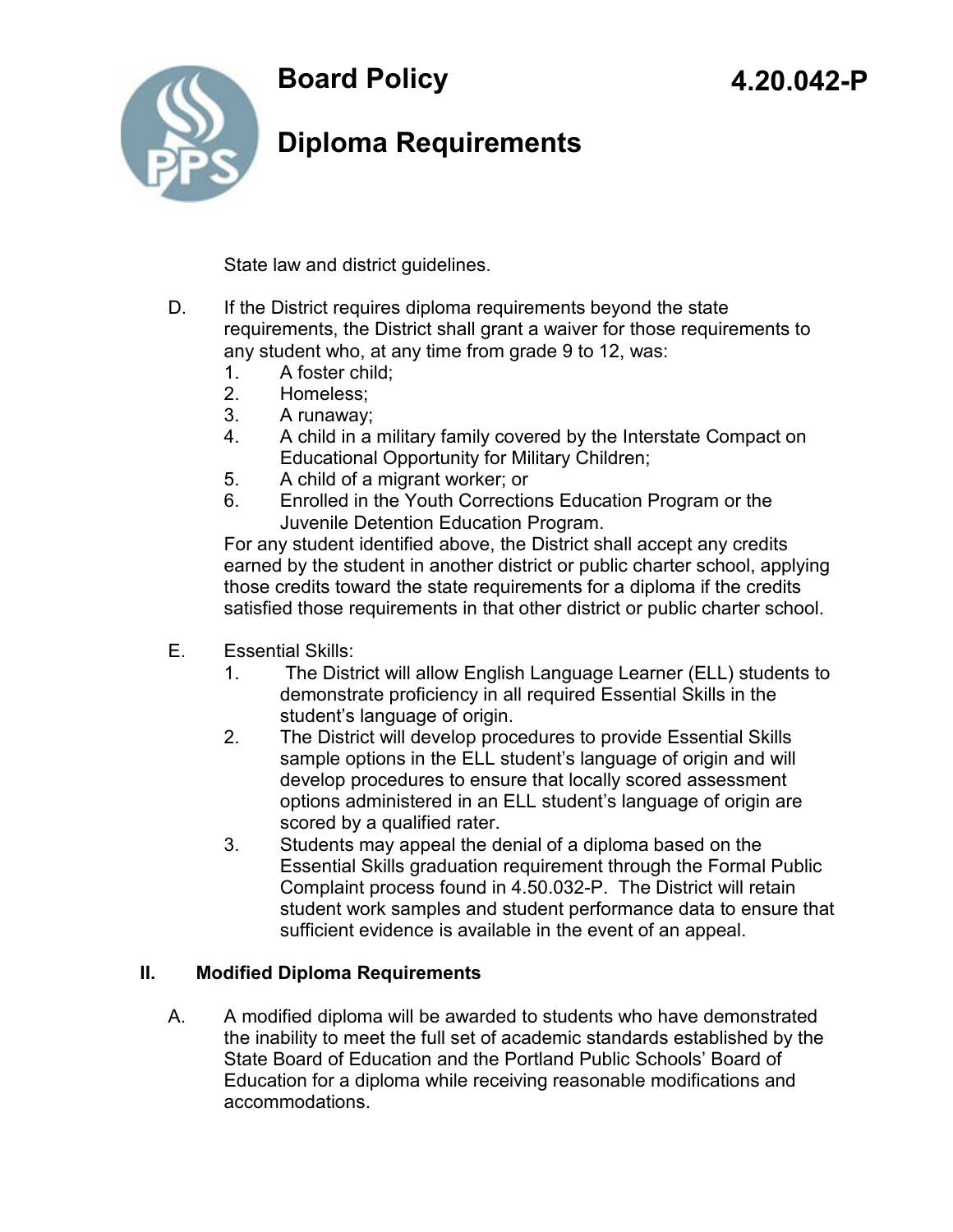



# **Diploma Requirements**

- B. To be eligible for a modified diploma a student must:
	- 1. Have a documented history of an inability to maintain grade level achievements due to significant learning and instruction barriers; or
	- 2. Have a documented history of a medical condition that creates a barrier to achievement.
	- 3. Earn 24 credits between grade nine through the completion of high school, which shall include the following credits:

| Subject                                                        | Credits        |
|----------------------------------------------------------------|----------------|
| English                                                        | 3              |
| <b>Mathematics</b>                                             | $\overline{2}$ |
| Science                                                        | 2              |
| <b>Social Studies</b>                                          | 2              |
| <b>Physical Education</b>                                      |                |
| <b>Health Education</b>                                        | 1              |
| Career and Technical Education, the Arts, or<br>World Language | 1              |
| <b>Electives</b>                                               | 12             |
| <b>Total Credits</b>                                           | 24             |

- 4. In addition to the above credit requirements, students must: a. Develop a Personal Education Plan and build an education profile,
	- b. Demonstrate Career Related Learning Standards,
	- c. Participate in Career Related Learning Experiences,
	- d. Complete an Extended Application,
	- e. Demonstrate proficiency in the Essential Skills with reasonable modifications and accommodations.
- C. Requirements and procedures for awarding credit will be specified in an accompanying Administrative Directive approved by the Superintendent.
- D. Proficiency credit may be awarded in accordance with State law and district guidelines.
- E. Students may earn units of credit through regular education with or without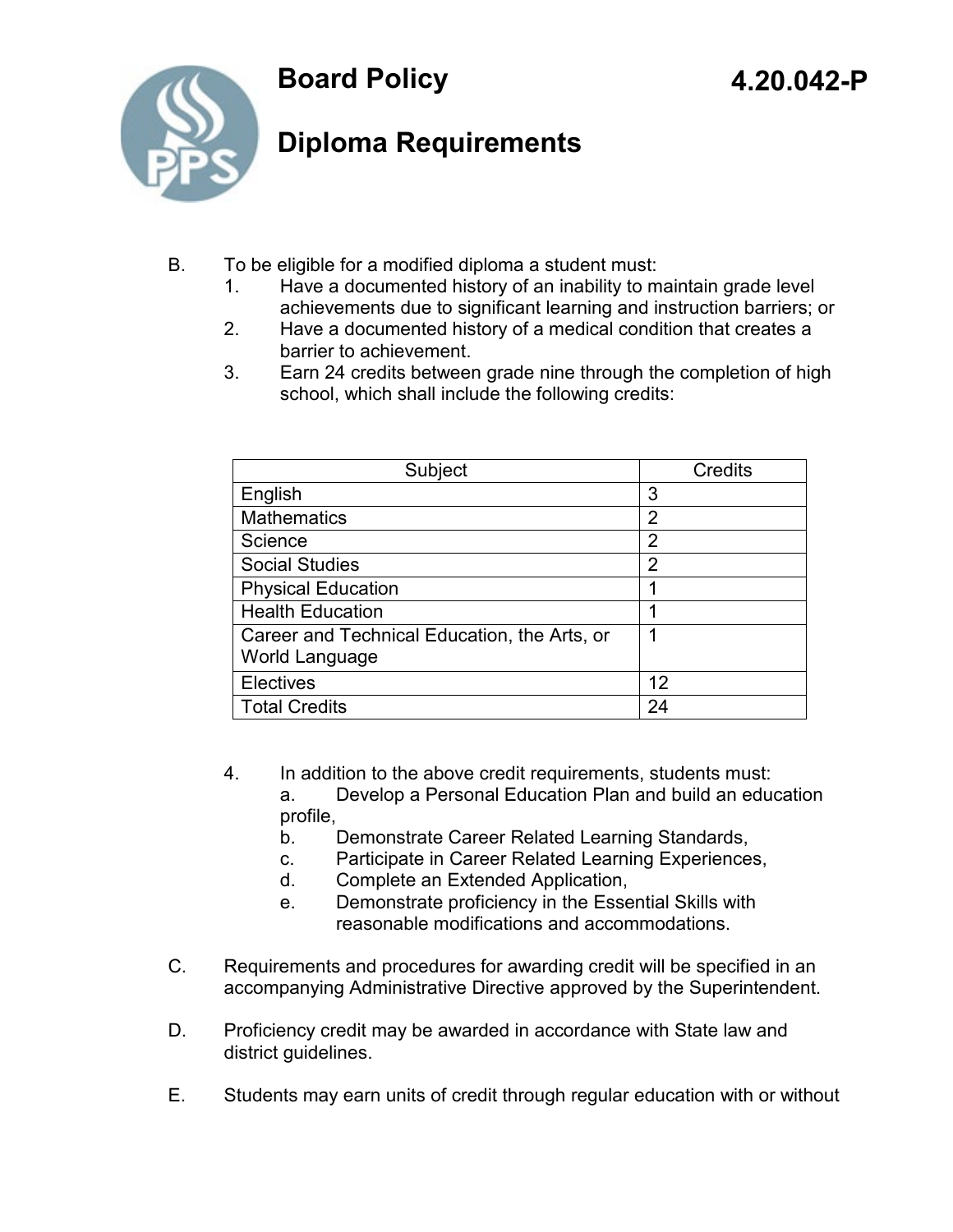

# **Diploma Requirements**

accommodations or modifications and through modified courses.

#### **III. Extended Diploma Requirements**

- A. An extended diploma will be awarded to students who have met specific requirements established by the State Board of Education and have demonstrated the inability to meet the full set of academic standards even with reasonable accommodations and modifications.
- B. To be eligible for an extended diploma a student must:
	- 1. Have participated in an alternate assessment beginning no later than grade six and lasting for two or more assessment cycles; or
	- 2. Have a serious illness or injury that occurs after grade eight, that changes the student's ability to participate in grade level activities and that results in the student participating in alternate assessments.
	- 3. Have a documented history of an inability to maintain grade level achievement due to significant learning and instructional barriers; or
	- 4. Have a documented medical condition that creates a barrier to achievement.
	- 5. Earn the following 12 credits between grade nine through the completion of high school:

| Subject                                   | <b>Credits</b> |
|-------------------------------------------|----------------|
| English                                   | 2              |
| <b>Mathematics</b>                        | 2              |
| Science                                   | 2              |
| <b>Social Studies</b>                     | 3              |
| <b>Physical Education</b>                 |                |
| <b>Health Education</b>                   |                |
| Career and Technical Education, the Arts, |                |
| or World Language                         |                |
| <b>Total Credits</b>                      |                |

C. Requirements and procedures for awarding credit will be specified in an accompanying Administrative Directive approved by the Superintendent.

#### **IV. Alternative Certificate Requirements**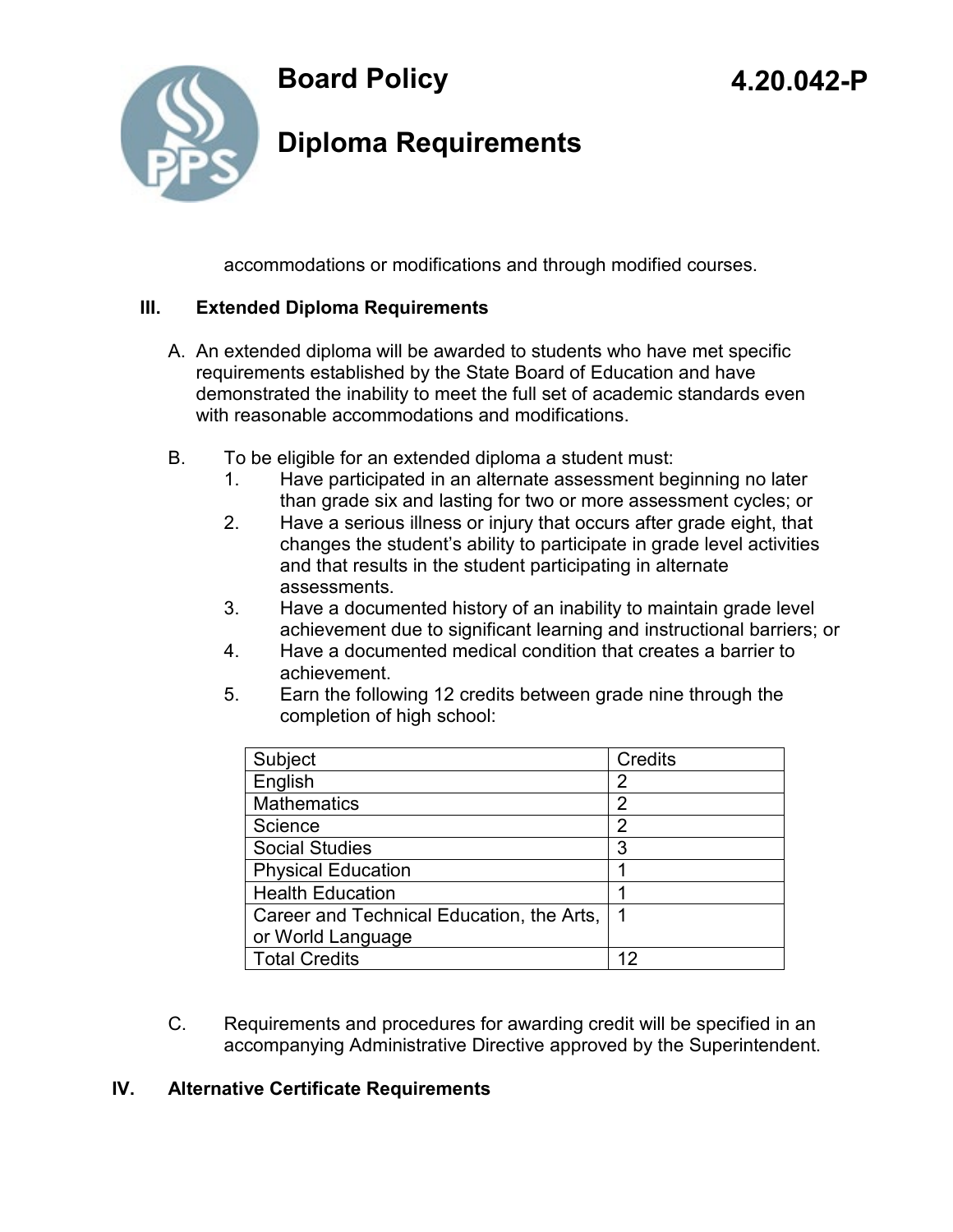



# **Diploma Requirements**

- A. Alternative certificates shall be awarded to students who meet the minimum requirements established by the district, but do not satisfy the requirements for a high school diploma, modified diploma, or extended diploma.
- B. An alternative certificate will be awarded based on a student's needs and achievement.
- C. Requirements and procedures for awarding the certificate will be specified in an accompanying Administrative Directive approved by the Superintendent.
- D. Beginning in grade five or beginning after a documented history to qualify for an alternative certificate, the District shall annually provide to the parents or guardians of the student information about the availability and requirements of an alternative certificate.

#### **V. Additional Information**

- A. Exceptions to PPS-specific Graduation Requirements
	- 1. The Superintendent shall grant exceptions to PPS diploma requirements in excess of State diploma requirements. The Superintendent will establish a Diploma Exceptions Committee to meet quarterly to consider these requests. The Superintendent will report annually to the Board on the number and nature of waivers granted for the schools year.
- B. Graduating in Less Than Four Years: The district will award a diploma to a student fulfilling graduation requirements in less than four years upon the request of the student and, if required, the consent of the student's parent or guardian.
- C. A student may satisfy the requirements for a modified diploma, an extended diploma, or an alternative certificate in less than four years but not less than three years. To satisfy the requirements for a modified diploma, an extended diploma, or an alternative certificate in less than four years, the student's parent or guardian or a student who is emancipated or has reached the age of 18 must provide written consent which clearly states the parent, guardian, or student is waiving the fourth year and/or years until the student reaches the age of 21. A copy of the consent will